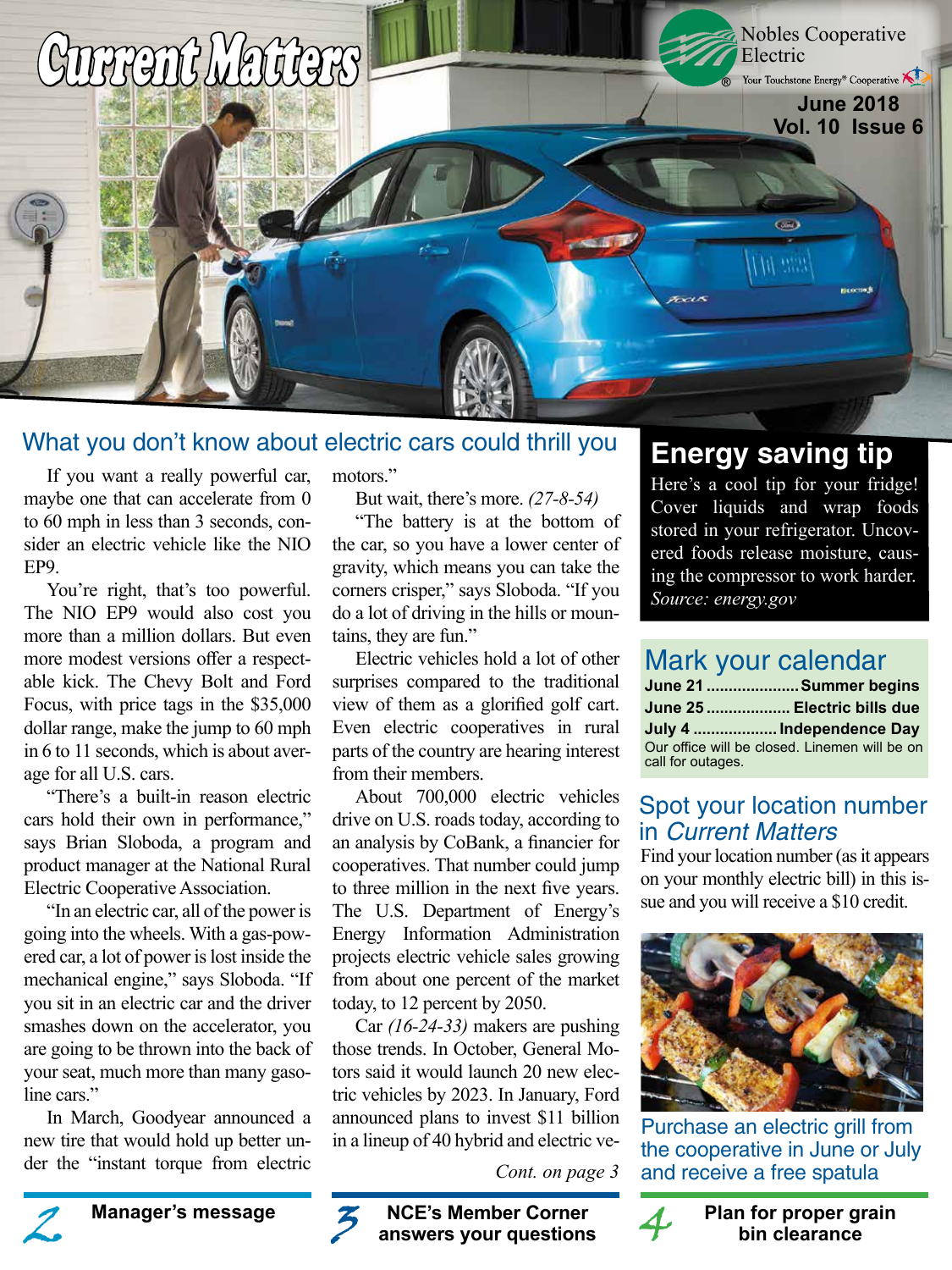**Nobles Cooperative Electric**



A word from your General Manager *Adam Tromblay*

### Move Over bill passes

In what looks like a year where very few bills are being passed through the state legislature and signed by our Governor, a very important piece of legislation for our cooperative was passed. The Move Over bill that was initially passed in the 2015 legislative session has been expanded to better protect cooperative lineworkers. The expansion of the bill includes streets and highways that only have one lane in the same direction, which in our part of the world is a majority of the roads. When a parked utility vehicle has their emergency or warning lights on, the passing vehicle must, by law, slow down and move over until they have safely passed the emergency or utility vehicle.

Safety is our number one priority at NCE. My hope is this new legislation will help protect our crews who are frequently working on the side of the roads.



### Operation Round Up distributes grants locally totaling \$9,500

ACE of SW MN - Murray County: \$1,000 Brewster Senior Dining: \$1,000 Cultural Awareness Organization: \$500 Good Shepherd Lutheran Quilters: \$600 Nobles County 4-H Interstate Exchange: \$1,000

### Construction season

As the cooperative construction season is upon us, it is also that time of year when many of our members work on projects to expand their operations or do some retrofitting to more efficient equipment to save energy. NCE is here to help assist you with looking through the savings calculations from your vendor to providing rebates that help pay for your new equipment. Tracey can help you with rebates and introduce Slayton Fire Department: \$2,800 Slayton Youth Baseball: \$800 Slayton Youth Fast Pitch Softball: \$800 Southwest Crisis Center: \$1,000

you to programs that can save you money.

> If you are expanding your operation, adding horsepower or load, please give us a call so we can make sure we have the proper equipment at your location to serve you. We don't want to do an emergency transformer *(539-37-045)* change in the middle of the night from an overloading issue. If you are upgrading, contact Brian to help us serve you better.

*Cont. from page 1*

# Electric vehicles aren't just for city driving

hicles by 2022. In March, Volkswagen said it had secured \$25 billion in electric car batteries and technology and plans to scale that up to \$60 billion.

"One of the most radical new notions about electric vehicles," advises Sloboda, "is to think of them not as cars or trucks, but as consumer electronics.

"The internal combustion engine is a perfected technology, so those cars aren't improving at a very rapid pace," says Sloboda. *(19-11-56H) "*But electric vehicles are evolving at a very rapid pace, so you're really kind of comparing it to a cell phone or a computer.

"What that means for consumers," says Sloboda, "is that they might consider leasing an electric car rather than buying one, to make it easier to trade in the car to take advantage of the annual improvements in battery life and other features.

"Other unexpected benefits of electric vehicles that could speed their acceptance," says Sloboda, "include range, maintenance and more competitive costs."

### **Will I run out of juice?**

The electric vehicle industry has a term for the biggest roadblock to its growth—range anxiety. But Sloboda says, "The fear of getting stranded far from home with no way to refuel may be overblown, and getting less concerning.

"The range on the electric cars you can buy today is perfectly sufficient to cover almost everyone's daily commute," he says. Sloboda says that while electric cars won't work for someone regularly commuting 100 miles a day, "For most people, even in rural areas, that number is under 40 miles a day. Most electric cars on the market today have between a 120 mile range and some of them are getting close to 200 miles."

The Federal Highway Administration reports the average American drives 37 miles a day. **Less hassle**

"Electric car acceptance doesn't need to wait for a network or charging stations to appear around the country," says Sloboda. He sees refueling more like this: you plug your car into an outlet in your garage at the end of each day, and by morning it's fully charged.

"No more having to stop and fill your tank up once or twice a week," he says. "You can charge it at home while you're sleeping and wake up to a full tank every single day.

"Electric cars can also save on maintenance," says Sloboda.

"With an electric vehicle, you don't have oil changes and you don't really have transmission fluid changes," he says.

#### **Costs are coming down**

Sloboda says, "Electric car costs today make them a luxury car, but that's changing. As electric car research, development and production increases, costs will be coming down. Tax breaks for electric cars at the federal level and in some states can reduce costs by several thousand dollars." Sloboda notes that electricity costs less per mile than gasoline.

One of the main reasons drivers buy electric cars is for environmental reasons. Sloboda says, "An electric car is cleaner than a gas-powered car, no doubt about it."

Another advantage of an electric car, he adds, is that "you're powering it with electricity from your local electric cooperative and they have special rates available to make an electric vehicle even more attractive."

# Member Corner Answers to questions

from our members



*What is the service charge on my bill?*

The service charge is the fixed portion of your monthly electric bill which covers the fixed costs of the system in place to provide you with electricity. Whether you use electricity every day or simply on an occasional basis, the poles and wires remain ready to serve. This charge pays for such things as maintenance of the power poles, wires, transformers, meters, substations and line equipment.

### *Can you explain the Power Cost Adjustment to me?*

The Power Cost Adjustment is a separate line item on Nobles Cooperative Electric's electric bill which reflects the increases or decreases in the cooperative's cost of power purchased from Great River Energy or Alliant Energy.

May's Auto Pay Winner is Tim Scholtes! Take a minute to sign up for Auto Pay and you may win a \$25 bill credit.

2 Safety Team *Accountable* Responsive Transparent 3  *Safety Team Accountable Responsive Transparent*